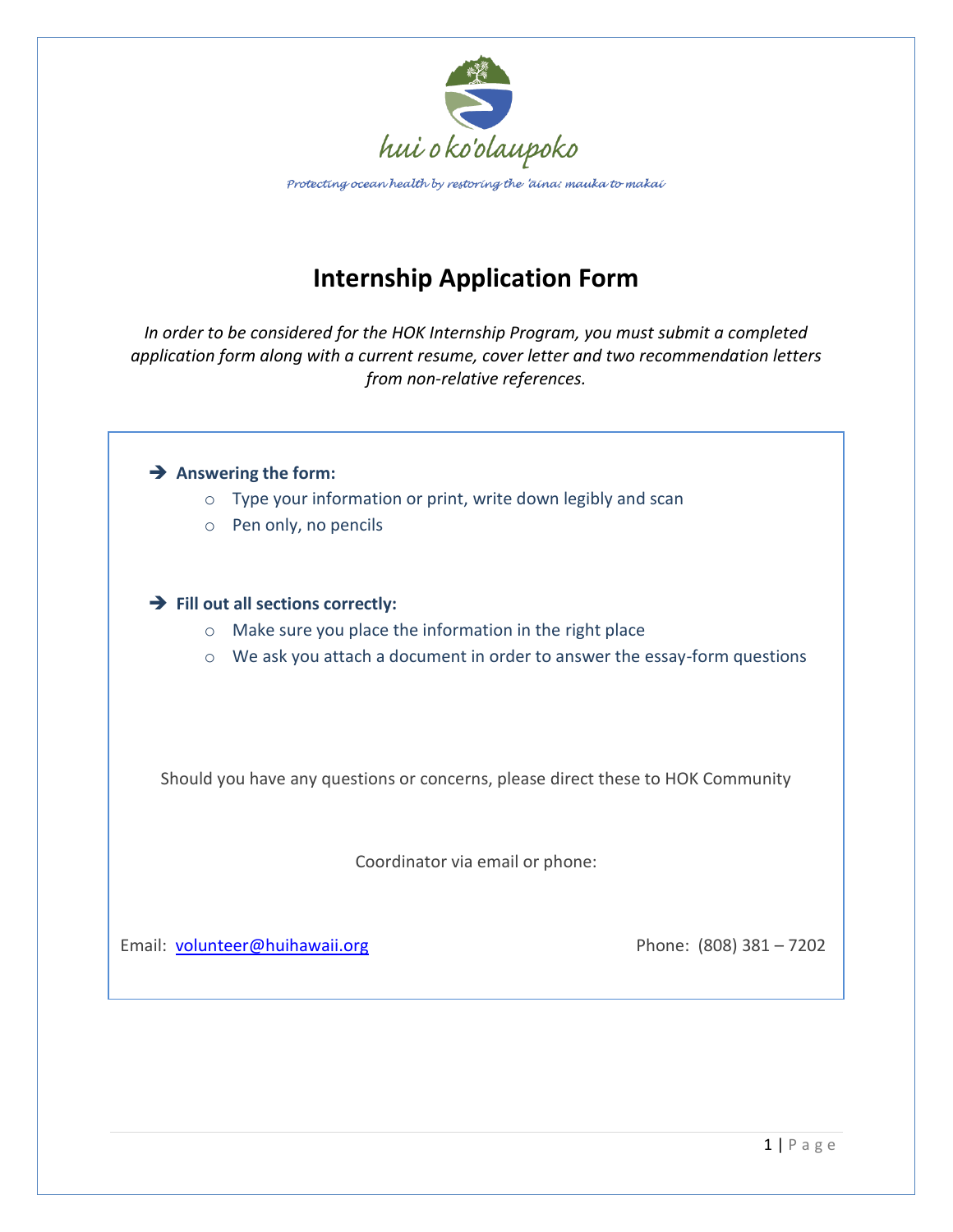| <b>INTERNSHIP APPLICATION FORM</b>                                                                                                                                                                                                                                                                                                |                                                                                                                                 |
|-----------------------------------------------------------------------------------------------------------------------------------------------------------------------------------------------------------------------------------------------------------------------------------------------------------------------------------|---------------------------------------------------------------------------------------------------------------------------------|
| <b>APPLICANT INFORMATION</b>                                                                                                                                                                                                                                                                                                      |                                                                                                                                 |
| 1. FULL NAME:                                                                                                                                                                                                                                                                                                                     | 2. DATE OF BIRTH:                                                                                                               |
| 3. ADDRESS (during internship):                                                                                                                                                                                                                                                                                                   |                                                                                                                                 |
| Street:<br>City:                                                                                                                                                                                                                                                                                                                  |                                                                                                                                 |
| Zip Code:<br>State:                                                                                                                                                                                                                                                                                                               |                                                                                                                                 |
| 4. PHONE: $($                                                                                                                                                                                                                                                                                                                     | 5. EMAIL ADDRESS:                                                                                                               |
|                                                                                                                                                                                                                                                                                                                                   |                                                                                                                                 |
|                                                                                                                                                                                                                                                                                                                                   | 6. DATES AVAILABLE: $\left/ \right/ \right/ \left/ \right/ \left/ \right/$ 7. Semester: $\Box$ Fall $\Box$ Spring $\Box$ Summer |
| <b>HIGHEST LEVEL OF EDUCATION:</b>                                                                                                                                                                                                                                                                                                |                                                                                                                                 |
| □ High School □ Associate's Degree □ Bachelor's Degree □ Master's Degree □ Other:                                                                                                                                                                                                                                                 |                                                                                                                                 |
| <b>INTERNSHIP (S) APPLIED TO:</b>                                                                                                                                                                                                                                                                                                 |                                                                                                                                 |
| □ Field-Crew □ In-office □ Combination of both                                                                                                                                                                                                                                                                                    |                                                                                                                                 |
| ARE YOU PLANNING ON BEING EMPLOYED DURING THE INTERNSHIP? $\Box$ Yes $\Box$ No                                                                                                                                                                                                                                                    |                                                                                                                                 |
| ARE YOU AUTHORIZED TO WORK IN THE U.S.? DEVES ON NO                                                                                                                                                                                                                                                                               |                                                                                                                                 |
| <b>DAYS YOU ARE AVAILABLE:</b>                                                                                                                                                                                                                                                                                                    |                                                                                                                                 |
| □ MONDAY □ TUESDAY □ WEDNESDAY □ THURSDAY □ FRIDAY □ SATURDAY                                                                                                                                                                                                                                                                     |                                                                                                                                 |
| <b>TIMES YOU ARE AVAILABLE:</b>                                                                                                                                                                                                                                                                                                   |                                                                                                                                 |
| □ Morning: __________ □ Afternoon_________ □ Evening_                                                                                                                                                                                                                                                                             |                                                                                                                                 |
| <b>WILL YOU HAVE ANY TRANSPORTATION?:</b><br>$\Box$ Yes $\Box$ No $\Box$ Not sure yet                                                                                                                                                                                                                                             |                                                                                                                                 |
| <b>HAVE YOU VOLUNTEERED WITH HOK BEFORE?</b>                                                                                                                                                                                                                                                                                      | HAVE YOU VOLUNTEERED WITH ANY ORG. DOING<br><b>SIMILAR WORK BEFORE?</b>                                                         |
| $\Box$ Yes $\Box$ No                                                                                                                                                                                                                                                                                                              | □ Yes □ No                                                                                                                      |
| INDICATE ANY PAST EXPERIENCE/CERTIFICATIONS ACQUIRED ON THE FOLLOWING SUBJECTS:                                                                                                                                                                                                                                                   |                                                                                                                                 |
| <b>Field Work</b>                                                                                                                                                                                                                                                                                                                 | Office Work:                                                                                                                    |
| $\Box$ Landscaping/Reforestation $\Box$ Hawaiian Botany                                                                                                                                                                                                                                                                           | □ Microsoft Office □ Publisher □ ArcGIS                                                                                         |
| □ Hiking □ Herbicide use □ Other: ________                                                                                                                                                                                                                                                                                        | □ AutoCAD □ Other: ________________                                                                                             |
| WHY ARE YOU APPLYING FOR THIS INTERNSHIP:                                                                                                                                                                                                                                                                                         |                                                                                                                                 |
| $\Box$ To be involved with environmental issues $\Box$ To gain experience $\Box$ To explore future jobs/interests<br>$\Box$ To network/gain contacts $\Box$ To perform a community service<br>$\Box$ To help the environment $\Box$ To<br>learn about or learn in a different environment □ Other: ______________________________ |                                                                                                                                 |